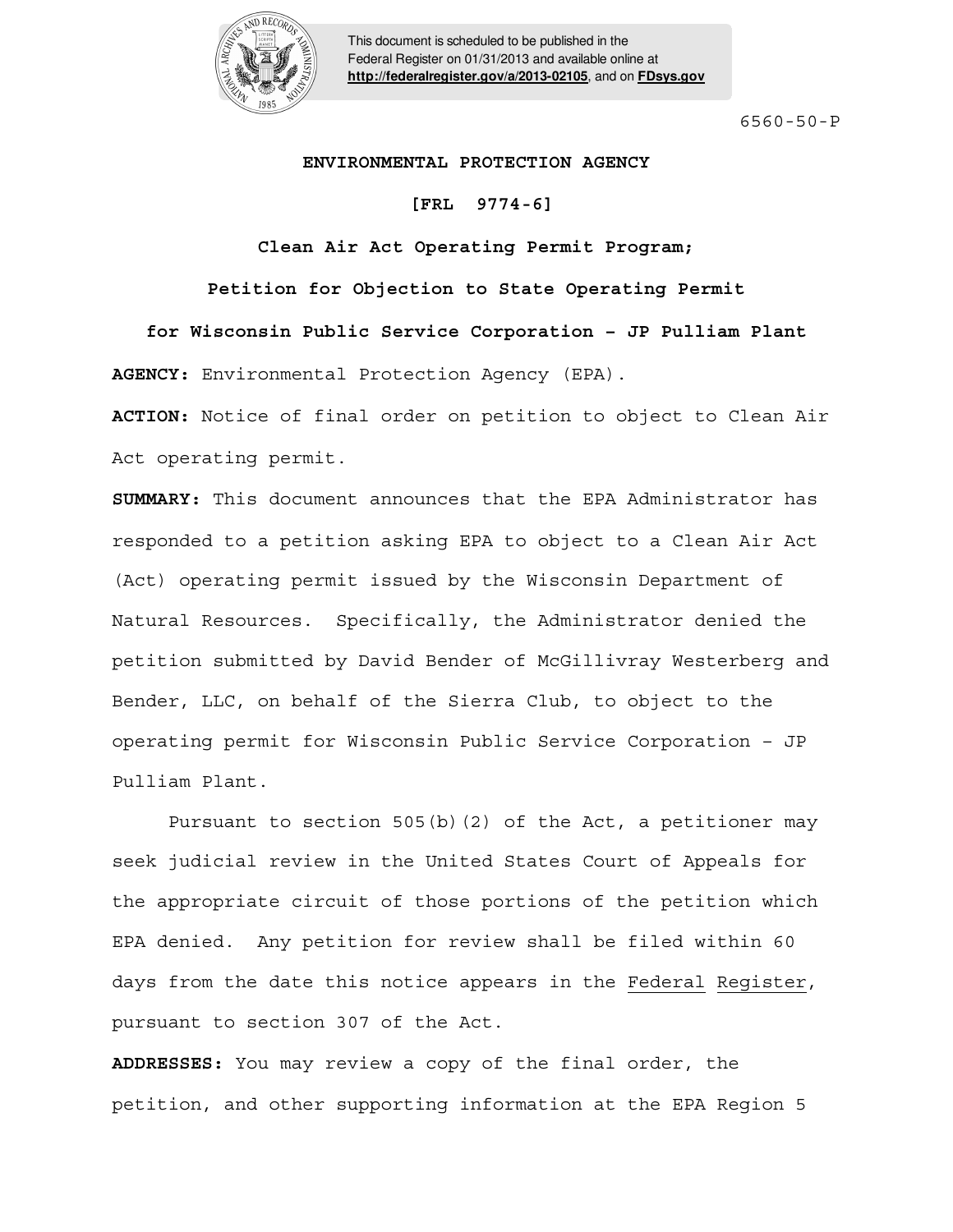Office, 77 West Jackson Boulevard, Chicago, Illinois 60604. If you wish to examine these documents, you should make an appointment at least 24 hours before visiting day. Additionally, the final order for the JP Pulliam Plant petition is

available electronically at:

http://www.epa.gov/region07/air/title5/petitiondb/petitions/pulli am response2012.pdf.

**FOR FURTHER INFORMATION CONTACT:** Genevieve Damico, Chief, Air Permits Section, Air Programs Branch, Air and Radiation Division, EPA, Region 5, 77 West Jackson Boulevard, Chicago, Illinois 60604, telephone (312) 353-4761.

**SUPPLEMENTARY INFORMATION:** The Act affords EPA a 45-day period to review, and object to as appropriate, operating permits proposed by state permitting authorities. Section 505(b)(2) of the Act authorizes any person to petition the EPA Administrator within 60 days after the expiration of the EPA review period to object to state operating permits if EPA has not done so. A petition must be based only on objections to the permit that were raised with reasonable specificity during the public comment period provided by the state, unless the petitioner demonstrates that it was impracticable to raise issues during the comment period, or the grounds for the issues arose after this period.

On October 2, 2012, David Bender of McGillivray Westerberg &

2